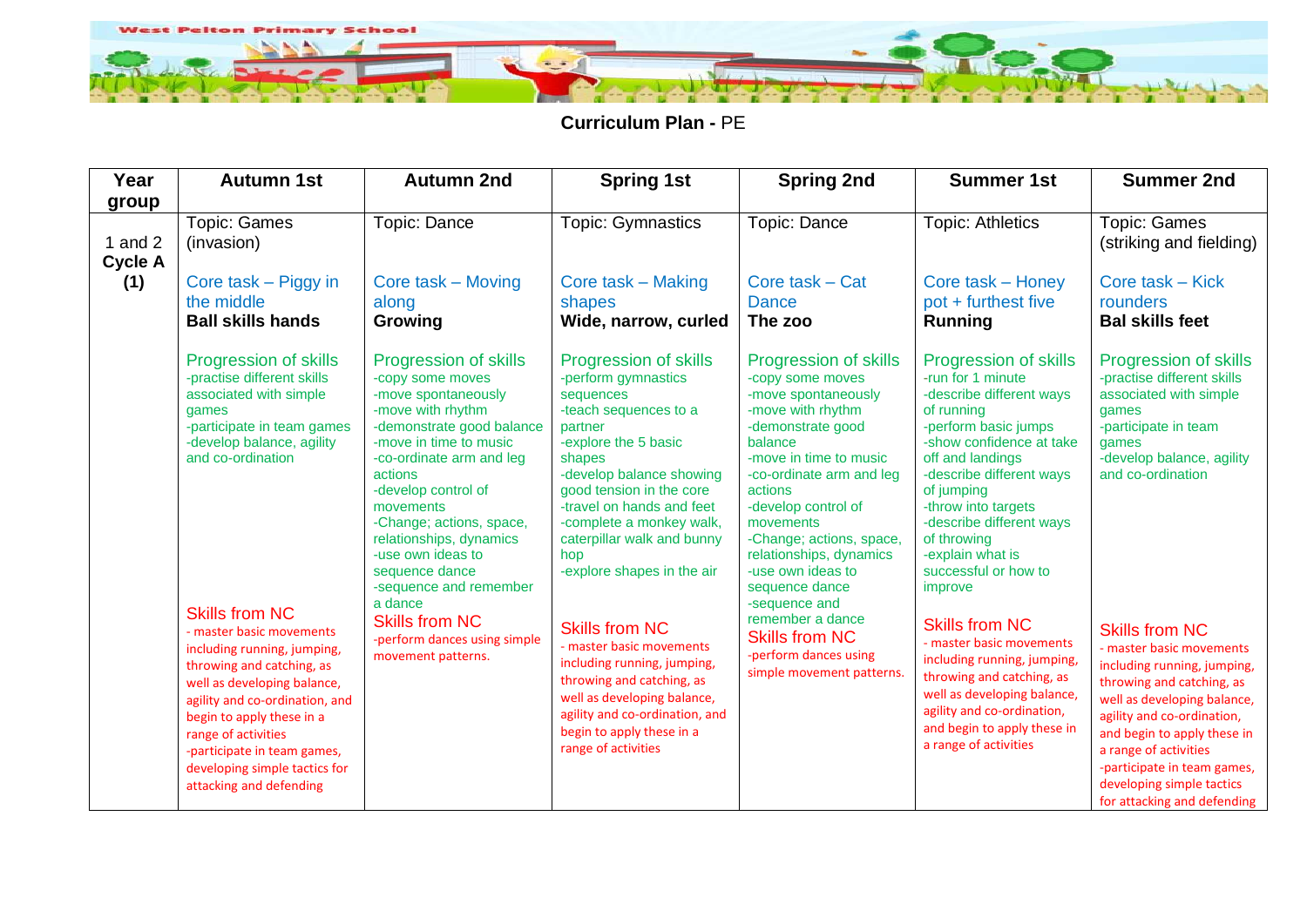

| Year                                 | <b>Autumn 1st</b>                                                                                                                                                                                                                                                                                                             | <b>Autumn 2nd</b>                                                                                                                                                                                                                                                                                                                                          | <b>Spring 1st</b>                                                                                                                                                                                                                                                                                                   | <b>Spring 2nd</b>                                                                                                                                                                                                                                                                                                                                             | <b>Summer 1st</b>                                                                                                                                                                                                                                                                                                               | <b>Summer 2nd</b>                                                                                                                                                                                                                                                                                                             |
|--------------------------------------|-------------------------------------------------------------------------------------------------------------------------------------------------------------------------------------------------------------------------------------------------------------------------------------------------------------------------------|------------------------------------------------------------------------------------------------------------------------------------------------------------------------------------------------------------------------------------------------------------------------------------------------------------------------------------------------------------|---------------------------------------------------------------------------------------------------------------------------------------------------------------------------------------------------------------------------------------------------------------------------------------------------------------------|---------------------------------------------------------------------------------------------------------------------------------------------------------------------------------------------------------------------------------------------------------------------------------------------------------------------------------------------------------------|---------------------------------------------------------------------------------------------------------------------------------------------------------------------------------------------------------------------------------------------------------------------------------------------------------------------------------|-------------------------------------------------------------------------------------------------------------------------------------------------------------------------------------------------------------------------------------------------------------------------------------------------------------------------------|
| group<br>1 and $2$<br><b>Cycle B</b> | <b>Topic: Games</b><br>(invasion)                                                                                                                                                                                                                                                                                             | Topic: Dance                                                                                                                                                                                                                                                                                                                                               | <b>Topic: Gymnastics</b>                                                                                                                                                                                                                                                                                            | Topic: Dance                                                                                                                                                                                                                                                                                                                                                  | <b>Topic: Athletics</b>                                                                                                                                                                                                                                                                                                         | Topic: Games (net &<br>wall)                                                                                                                                                                                                                                                                                                  |
| (2)                                  | Core task - Ten<br>points hoops<br><b>Ball skills hands</b>                                                                                                                                                                                                                                                                   | Core task - Themes<br>and dreams<br><b>Water</b>                                                                                                                                                                                                                                                                                                           | <b>Core task - Families</b><br>of actions<br>Linking                                                                                                                                                                                                                                                                | Core task - How<br>does it feel?<br><b>Explorers</b>                                                                                                                                                                                                                                                                                                          | Core task - Take<br>Aim<br><b>Dodging</b>                                                                                                                                                                                                                                                                                       | Core task - Tennis<br><b>Attack vs Defence</b>                                                                                                                                                                                                                                                                                |
|                                      | Progression of skills<br>-practise different skills<br>associated with simple<br>qames<br>-participate in team games<br>-develop balance, agility<br>and co-ordination                                                                                                                                                        | Progression of skills<br>-copy some moves<br>-move spontaneously<br>-move with rhythm<br>-demonstrate good balance<br>-move in time to music<br>-co-ordinate arm and leg<br>actions<br>-develop control of<br>movements<br>-Change; actions, space,<br>relationships, dynamics<br>-use own ideas to<br>sequence dance<br>-sequence and remember<br>a dance | Progression of skills<br>-perform gymnastics<br>sequences<br>-teach sequences to a<br>partner<br>-explore the 5 basic<br>shapes<br>-develop balance showing<br>good tension in the core<br>-travel on hands and feet<br>-complete a monkey walk,<br>caterpillar walk and bunny<br>hop<br>-explore shapes in the air | Progression of skills<br>-copy some moves<br>-move spontaneously<br>-move with rhythm<br>-demonstrate good<br>balance<br>-move in time to music<br>-co-ordinate arm and leg<br>actions<br>-develop control of<br>movements<br>-Change; actions, space,<br>relationships, dynamics<br>-use own ideas to<br>sequence dance<br>-sequence and<br>remember a dance | Progression of skills<br>-run for 1 minute<br>-describe different ways<br>of running<br>-perform basic jumps<br>-show confidence at take<br>off and landings<br>-describe different ways<br>of jumping<br>-throw into targets<br>-describe different ways<br>of throwing<br>-explain what is<br>successful or how to<br>improve | Progression of skills<br>-practise different skills<br>associated with simple<br>games<br>-participate in team<br>games<br>-develop balance, agility<br>and co-ordination                                                                                                                                                     |
|                                      | <b>Skills from NC</b><br>- master basic movements<br>including running, jumping,<br>throwing and catching, as<br>well as developing balance,<br>agility and co-ordination, and<br>begin to apply these in a<br>range of activities<br>-participate in team games,<br>developing simple tactics for<br>attacking and defending | <b>Skills from NC</b><br>-perform dances using simple<br>movement patterns.                                                                                                                                                                                                                                                                                | <b>Skills from NC</b><br>- master basic movements<br>including running, jumping,<br>throwing and catching, as<br>well as developing balance,<br>agility and co-ordination, and<br>begin to apply these in a<br>range of activities                                                                                  | <b>Skills from NC</b><br>-perform dances using<br>simple movement patterns.                                                                                                                                                                                                                                                                                   | <b>Skills from NC</b><br>- master basic movements<br>including running, jumping,<br>throwing and catching, as<br>well as developing balance,<br>agility and co-ordination,<br>and begin to apply these in<br>a range of activities                                                                                              | <b>Skills from NC</b><br>- master basic movements<br>including running, jumping,<br>throwing and catching, as<br>well as developing balance,<br>agility and co-ordination,<br>and begin to apply these in<br>a range of activities<br>-participate in team games,<br>developing simple tactics<br>for attacking and defending |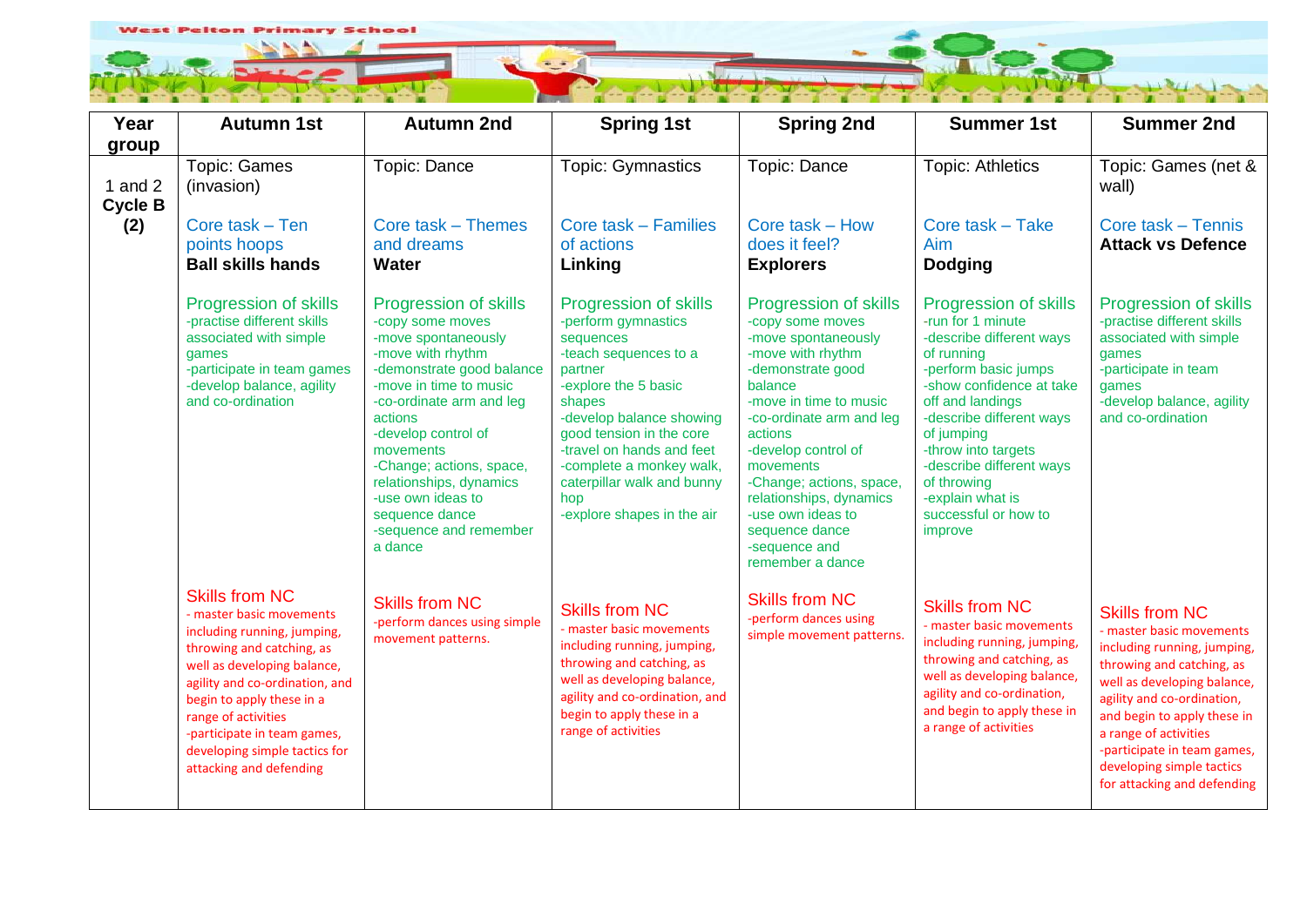

| Year                      | <b>Autumn 1st</b>                                                                                                                                                                                                                                                                                                                                                        | <b>Autumn 2nd</b>                                                                                                                                                                                                                        | <b>Spring 1st</b>                                                                                                                                                                                                                                                                                                 | <b>Spring 2nd</b>                                                                                                                                                                                                                                                           | <b>Summer 1st</b>                                                                                                                                                                                                                                                                                 | <b>Summer 2nd</b>                                                                                                                                                                                                                                                                                                                      |
|---------------------------|--------------------------------------------------------------------------------------------------------------------------------------------------------------------------------------------------------------------------------------------------------------------------------------------------------------------------------------------------------------------------|------------------------------------------------------------------------------------------------------------------------------------------------------------------------------------------------------------------------------------------|-------------------------------------------------------------------------------------------------------------------------------------------------------------------------------------------------------------------------------------------------------------------------------------------------------------------|-----------------------------------------------------------------------------------------------------------------------------------------------------------------------------------------------------------------------------------------------------------------------------|---------------------------------------------------------------------------------------------------------------------------------------------------------------------------------------------------------------------------------------------------------------------------------------------------|----------------------------------------------------------------------------------------------------------------------------------------------------------------------------------------------------------------------------------------------------------------------------------------------------------------------------------------|
| group                     |                                                                                                                                                                                                                                                                                                                                                                          |                                                                                                                                                                                                                                          |                                                                                                                                                                                                                                                                                                                   |                                                                                                                                                                                                                                                                             |                                                                                                                                                                                                                                                                                                   |                                                                                                                                                                                                                                                                                                                                        |
|                           | <b>SWIMMING</b>                                                                                                                                                                                                                                                                                                                                                          | <b>SWIMMING</b>                                                                                                                                                                                                                          | <b>SWIMMING</b>                                                                                                                                                                                                                                                                                                   | <b>SWIMMING</b>                                                                                                                                                                                                                                                             |                                                                                                                                                                                                                                                                                                   |                                                                                                                                                                                                                                                                                                                                        |
| 3 and 4<br><b>Cycle A</b> | <b>Topic: Games</b><br>(invasion)                                                                                                                                                                                                                                                                                                                                        | Topic: Dance                                                                                                                                                                                                                             | <b>Topic: Gymnastics</b>                                                                                                                                                                                                                                                                                          | Topic: Dance                                                                                                                                                                                                                                                                | <b>Topic: Athletics</b>                                                                                                                                                                                                                                                                           | <b>Topic: Games</b><br>(Striking and<br>fielding)                                                                                                                                                                                                                                                                                      |
|                           | Core task $-3$ touch<br>ball                                                                                                                                                                                                                                                                                                                                             | Core task - Machines<br><b>Animals</b>                                                                                                                                                                                                   | Core task - Balancing<br>act                                                                                                                                                                                                                                                                                      | Core task - Round<br>the clock                                                                                                                                                                                                                                              | Core task $-$ Off, up<br>and away                                                                                                                                                                                                                                                                 | Core task - Arc<br>rounders                                                                                                                                                                                                                                                                                                            |
|                           | <b>Invasion-Handball</b>                                                                                                                                                                                                                                                                                                                                                 |                                                                                                                                                                                                                                          | <b>Symmetry and</b>                                                                                                                                                                                                                                                                                               | Weather                                                                                                                                                                                                                                                                     | <b>Throwing and</b>                                                                                                                                                                                                                                                                               | <b>Striking and</b>                                                                                                                                                                                                                                                                                                                    |
|                           |                                                                                                                                                                                                                                                                                                                                                                          | <b>Progression of skills</b>                                                                                                                                                                                                             | <b>Asymmetry</b>                                                                                                                                                                                                                                                                                                  |                                                                                                                                                                                                                                                                             | jumping                                                                                                                                                                                                                                                                                           | fielding-Rounders                                                                                                                                                                                                                                                                                                                      |
|                           | <b>Progression of skills</b><br>-play competitive games,<br>modified where appropriate<br>-develop flexibility,<br>strength, technique, control<br>and balance<br>-practise skills in isolation<br>and combination<br>-work well as a team in<br>competitive games<br>-apply basic principles of<br>attacking and defending<br>-develop an understanding<br>of fair play | -create dances to<br>communicate an idea<br>-Change; actions, space,<br>relationships, dynamics<br>-Choreographic devices<br>motif, and repetition<br>-structure a dance phrase,<br>connecting different ideas<br>-link phrases to music | Progression of skills<br>-perform a gymnastic<br>sequence with clear<br>changes of speed, 3<br>different balances with 3<br>different ways of travelling<br>-work with a partner to<br>create a sequence.<br>-from starting shape move<br>together, travelling, rolling,<br>jumping. Then move apart<br>to finish | <b>Progression of skills</b><br>-create dances to<br>communicate an idea<br>-Change; actions, space,<br>relationships, dynamics<br>-Choreographic devices<br>motif, and repetition<br>-structure a dance<br>phrase, connecting<br>different ideas<br>-link phrases to music | Progression of skills<br>-perform combinations of<br>jumps<br>-choose different styles of<br>jumping<br>-watch and describe<br>specific aspects of<br>jumping<br>-set realistic targets when<br>jumping<br>-carry out stretching and<br>warm up safely<br>-explore different types of<br>throwing | Progression of skills<br>-play competitive games,<br>modified where<br>appropriate<br>-develop flexibility,<br>strength, technique,<br>control and balance<br>-practise skills in isolation<br>and combination<br>-work well as a team in<br>competitive games<br>-apply basic principles of<br>attacking and defending<br>-develop an |
|                           | <b>Skills from NC</b><br>-use running, jumping,<br>throwing and catching in<br>isolation and in combination -<br>play competitive games,<br>modified where appropriate,<br>and apply basic principles<br>suitable for attacking and<br>defending                                                                                                                         | <b>Skills from NC</b><br>- perform dances using a<br>range of movement patterns<br>-compare their performances<br>with previous ones and<br>demonstrate improvement to<br>achieve their personal best.                                   | <b>Skills from NC</b><br>-develop flexibility, strength,<br>technique, control and<br>balance                                                                                                                                                                                                                     | <b>Skills from NC</b><br>- perform dances using a<br>range of movement<br>patterns<br>-compare their<br>performances with<br>previous ones and<br>demonstrate improvement<br>to achieve their personal<br>best.                                                             | -consistently hit a target<br>with a range of tools<br><b>Skills from NC</b><br>-develop flexibility,<br>strength, technique, control<br>and balance                                                                                                                                              | understanding of fair play<br><b>Skills from NC</b><br>-use running, jumping,<br>throwing and catching in<br>isolation and in<br>combination -play<br>competitive games,<br>modified where<br>appropriate, and apply<br>basic principles suitable for<br>attacking and defending                                                       |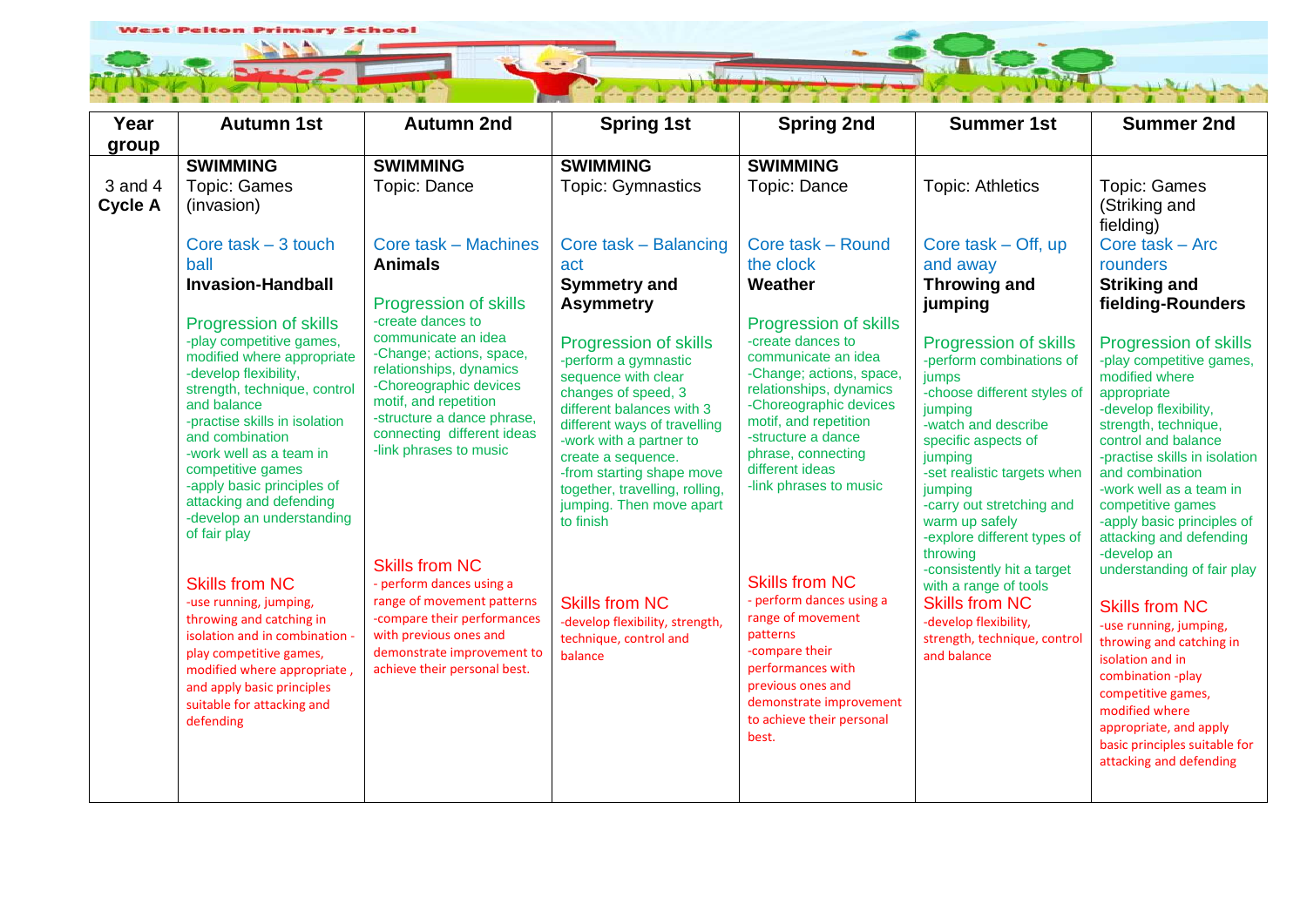

| Year                                 | <b>Autumn 1st</b>                                                                                                                                                                                                                                                                                                                                                 | <b>Autumn 2nd</b>                                                                                                                                                                                                                                                                                                 | <b>Spring 1st</b>                                                                                                                                                                                                                                                 | <b>Spring 2nd</b>                                                                                                                                                                                                                                                                                                           | <b>Summer 1st</b>                                                                                                                                                                                                                                                                                                                                                                           | <b>Summer 2nd</b>                                                                                                                                                                                                                                                                                                                                                           |
|--------------------------------------|-------------------------------------------------------------------------------------------------------------------------------------------------------------------------------------------------------------------------------------------------------------------------------------------------------------------------------------------------------------------|-------------------------------------------------------------------------------------------------------------------------------------------------------------------------------------------------------------------------------------------------------------------------------------------------------------------|-------------------------------------------------------------------------------------------------------------------------------------------------------------------------------------------------------------------------------------------------------------------|-----------------------------------------------------------------------------------------------------------------------------------------------------------------------------------------------------------------------------------------------------------------------------------------------------------------------------|---------------------------------------------------------------------------------------------------------------------------------------------------------------------------------------------------------------------------------------------------------------------------------------------------------------------------------------------------------------------------------------------|-----------------------------------------------------------------------------------------------------------------------------------------------------------------------------------------------------------------------------------------------------------------------------------------------------------------------------------------------------------------------------|
| group                                |                                                                                                                                                                                                                                                                                                                                                                   |                                                                                                                                                                                                                                                                                                                   |                                                                                                                                                                                                                                                                   |                                                                                                                                                                                                                                                                                                                             |                                                                                                                                                                                                                                                                                                                                                                                             |                                                                                                                                                                                                                                                                                                                                                                             |
|                                      | <b>SWIMMING</b>                                                                                                                                                                                                                                                                                                                                                   | <b>SWIMMING</b>                                                                                                                                                                                                                                                                                                   | <b>SWIMMING</b>                                                                                                                                                                                                                                                   | <b>SWIMMING</b>                                                                                                                                                                                                                                                                                                             |                                                                                                                                                                                                                                                                                                                                                                                             |                                                                                                                                                                                                                                                                                                                                                                             |
| $3$ and $4$<br><b>Cycle B</b><br>(4) | <b>Topic: Games</b><br>(invasion)                                                                                                                                                                                                                                                                                                                                 | Topic: OAA                                                                                                                                                                                                                                                                                                        | Topic: Dance                                                                                                                                                                                                                                                      | <b>Topic: Gymnastics</b>                                                                                                                                                                                                                                                                                                    | <b>Topic: Athletics</b>                                                                                                                                                                                                                                                                                                                                                                     | <b>Topic: Games</b><br>(Striking and<br>fielding)                                                                                                                                                                                                                                                                                                                           |
|                                      | Core task $-$ On the<br>attack<br><b>Netball</b>                                                                                                                                                                                                                                                                                                                  | Core task $-$<br>Shipwrecked<br>Orienteering                                                                                                                                                                                                                                                                      | Core task - Indian<br>delight<br><b>Space</b>                                                                                                                                                                                                                     | Core task $-$<br>Assessing 2/3<br><b>Durham</b><br><b>Bridges</b>                                                                                                                                                                                                                                                           | Core task - Faster,<br>higher, further<br><b>Competitions</b>                                                                                                                                                                                                                                                                                                                               | Core task - Zone<br><b>Cricket</b><br><b>Striking and</b><br>fielding-Cricket                                                                                                                                                                                                                                                                                               |
|                                      | Progression of skills<br>-play competitive games,<br>modified where appropriate<br>-develop flexibility,<br>strength, technique, control<br>and balance<br>-practise skills in isolation<br>and combination<br>-work well as a team in<br>competitive games<br>-apply basic principles of<br>attacking and defending<br>-develop an understanding<br>of fair play | Progression of skills<br>-co-operate and hare roles<br>within a group<br>-listen to each others idea<br>when planning a task<br>Take responsibility for a<br>role within the group<br>Recognise that some<br>outdoor adventurous<br>activities can be dangerous<br>-follow rules to keep self<br>and others safe. | Progression of skills<br>-create dances to<br>communicate an idea<br>-Change; actions, space,<br>relationships, dynamics<br>-Choreographic devices<br>motif, and repetition<br>-structure a dance phrase,<br>connecting different ideas<br>-link phrases to music | <b>Progression of skills</b><br>-perform a gymnastic<br>sequence with clear<br>changes of speed, 3<br>different balances with 3<br>different ways of<br>travelling<br>-work with a partner to<br>create a sequence.<br>-from starting shape<br>move together, travelling,<br>rolling, jumping. Then<br>move apart to finish | <b>Progression of skills</b><br>-perform combinations of<br>jumps<br>-choose different styles of<br>jumping<br>-watch and describe<br>specific aspects of<br>jumping<br>-set realistic targets when<br>jumping<br>-carry out stretching and<br>warm up safely<br>-explore different types of<br>throwing<br>-throw with greater<br>control<br>-consistently hit a target<br>with a range of | <b>Progression of skills</b><br>-play competitive games,<br>modified where<br>appropriate<br>-develop flexibility,<br>strength, technique,<br>control and balance<br>-practise skills in isolation<br>and combination<br>-work well as a team in<br>competitive games<br>-apply basic principles of<br>attacking and defending<br>-develop an<br>understanding of fair play |
|                                      | <b>Skills from NC</b><br>-use running, jumping,<br>throwing and catching in<br>isolation and in combination -<br>play competitive games,<br>modified where appropriate,<br>and apply basic principles<br>suitable for attacking and<br>defending                                                                                                                  | <b>Skills from NC</b><br>-take part in outdoor and<br>adventurous activity<br>challenges both individually<br>and within a team                                                                                                                                                                                   | <b>Skills from NC</b><br>- perform dances using a<br>range of movement patterns<br>-compare their performances<br>with previous ones and<br>demonstrate improvement to<br>achieve their personal best.                                                            | <b>Skills from NC</b><br>-develop flexibility,<br>strength, technique, control<br>and balance                                                                                                                                                                                                                               | implements<br><b>Skills from NC</b><br>-develop flexibility,<br>strength, technique, control<br>and balance                                                                                                                                                                                                                                                                                 | <b>Skills from NC</b><br>-use running, jumping,<br>throwing and catching in<br>isolation and in<br>combination -play<br>competitive games,<br>modified where<br>appropriate, and apply<br>basic principles suitable for<br>attacking and defending                                                                                                                          |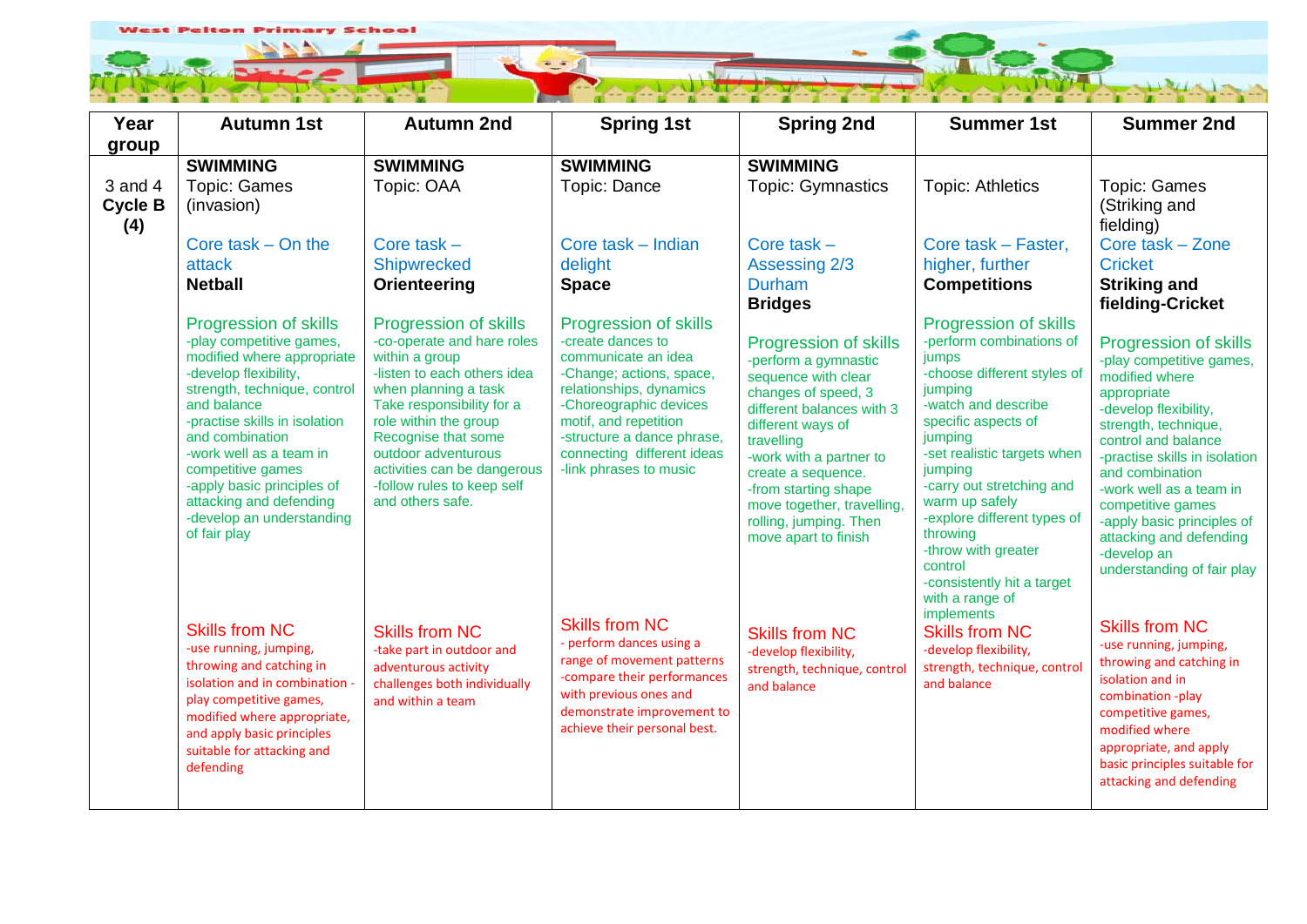

| Year<br>group                    | <b>Autumn 1st</b>                                                                                                                                                                                                                                                                                                                                     | <b>Autumn 2nd</b>                                                                                                                                                                                                                                                                                                     | <b>Spring 1st</b>                                                                                                                                                                                                                                                                                                                                                                                     | <b>Spring 2nd</b>                                                                                                                                                                                                                                                                                                | <b>Summer 1st</b>                                                                                                                                                                                                                                                                                              | <b>Summer 2nd</b>                                                                                                                                                                                                                                                                                                                                    |
|----------------------------------|-------------------------------------------------------------------------------------------------------------------------------------------------------------------------------------------------------------------------------------------------------------------------------------------------------------------------------------------------------|-----------------------------------------------------------------------------------------------------------------------------------------------------------------------------------------------------------------------------------------------------------------------------------------------------------------------|-------------------------------------------------------------------------------------------------------------------------------------------------------------------------------------------------------------------------------------------------------------------------------------------------------------------------------------------------------------------------------------------------------|------------------------------------------------------------------------------------------------------------------------------------------------------------------------------------------------------------------------------------------------------------------------------------------------------------------|----------------------------------------------------------------------------------------------------------------------------------------------------------------------------------------------------------------------------------------------------------------------------------------------------------------|------------------------------------------------------------------------------------------------------------------------------------------------------------------------------------------------------------------------------------------------------------------------------------------------------------------------------------------------------|
| 5 and 6<br><b>Cycle A</b><br>(5) | <b>Topic: Games</b><br>(Invasion)                                                                                                                                                                                                                                                                                                                     | Topic: OAA                                                                                                                                                                                                                                                                                                            | <b>Topic: Gymnastics</b>                                                                                                                                                                                                                                                                                                                                                                              | Topic: Dance                                                                                                                                                                                                                                                                                                     | <b>SWIMMING</b><br><b>Topic: Athletics</b>                                                                                                                                                                                                                                                                     | <b>SWIMMING</b><br><b>Topic: Games</b><br>(Striking and<br>fielding)                                                                                                                                                                                                                                                                                 |
|                                  | Core task – Wide<br>attack<br>Invasion-basketball                                                                                                                                                                                                                                                                                                     | Core task - Search<br>and rescue<br><b>Communication and</b><br>tactics                                                                                                                                                                                                                                               | Core task - Partner<br>work<br><b>Counter balance and</b><br>tension                                                                                                                                                                                                                                                                                                                                  | Core task - What's<br>so funny?<br><b>The Circus</b>                                                                                                                                                                                                                                                             | Core task - Distance<br>challenge<br><b>Competition</b>                                                                                                                                                                                                                                                        | Core task - Zone<br>rounders<br><b>Striking and</b><br><b>Fielding-Rounders</b>                                                                                                                                                                                                                                                                      |
|                                  | <b>Progression of skills</b><br>-play competitive games,<br>modified where appropriate<br>-develop flexibility,<br>strength, technique, control<br>and balance<br>-develop techniques of a<br>variety of skills to maximise<br>team effectiveness<br>-use tactics when attacking<br>or defending<br>-apply rules of fair play to<br>competitive games | Progression of skills<br>-plan and hare roles within<br>the group based on<br>strengths<br>-understand individuals<br>roles and responsibilities<br>-adapt roles or ideas if they<br>are not working<br>-recognise and talk about<br>the dangers of tasks<br>-recognise how to keep<br>themselves and others<br>safe. | Progression of skills<br>-continue to develop<br>control in rolling actions on<br>the floor, off and along<br>apparatus or in time with a<br>partner<br>-combine phases of earlier<br>rolling actions to perform<br>the full forward roll<br>-begin a backward roll<br>-explore balancing on<br>combinations of 1/2/3/4<br>points<br>-move in and out of<br>balances fluently<br>-perform a gymnastic | <b>Progression of skills</b><br>-create longer,<br>challenging dance<br>phrases<br>-select appropriate<br>movement material to<br>express<br>ideas/thoughts/feelings<br>-Choreographic devices<br>motif, and repetition<br>-structure a dance<br>phrase, connecting<br>different ideas<br>-link phrases to music | Progression of skills<br>-organise small groups<br>safely<br>Throw with greater<br>accuracy and control<br>-set realistic targets for<br>self<br>-perform a range of warm<br>up exercises<br>-Identify the main<br>strengths or a<br>performance<br>-explain why athletics can<br>help stamina and<br>strength | Progression of skills<br>-play competitive games,<br>modified where<br>appropriate<br>-develop flexibility,<br>strength, technique,<br>control and balance<br>-develop techniques of a<br>variety of skills to<br>maximise team<br>effectiveness<br>-use tactics when<br>attacking or defending<br>-apply rules of fair play to<br>competitive games |
|                                  | <b>Skills from NC</b><br>-use running, jumping,<br>throwing and catching in<br>isolation and in combination -<br>play competitive games,<br>modified where appropriate,<br>and apply basic principles<br>suitable for attacking and<br>defending                                                                                                      | <b>Skills from NC</b><br>-take part in outdoor and<br>adventurous activity<br>challenges both individually<br>and within a team                                                                                                                                                                                       | sequence with clear<br>changes of speed, 3<br>different balances with 3<br>different ways of travelling<br><b>Skills from NC</b><br>-develop flexibility, strength,<br>technique, control and<br>balance                                                                                                                                                                                              | <b>Skills from NC</b><br>- perform dances using a<br>range of movement<br>patterns<br>-compare their<br>performances with<br>previous ones and<br>demonstrate improvement<br>to achieve their personal<br>best.                                                                                                  | <b>Skills from NC</b><br>-develop flexibility,<br>strength, technique, control<br>and balance                                                                                                                                                                                                                  | <b>Skills from NC</b><br>-use running, jumping,<br>throwing and catching in<br>isolation and in<br>combination -play<br>competitive games,<br>modified where<br>appropriate, and apply<br>basic principles suitable for<br>attacking and defending                                                                                                   |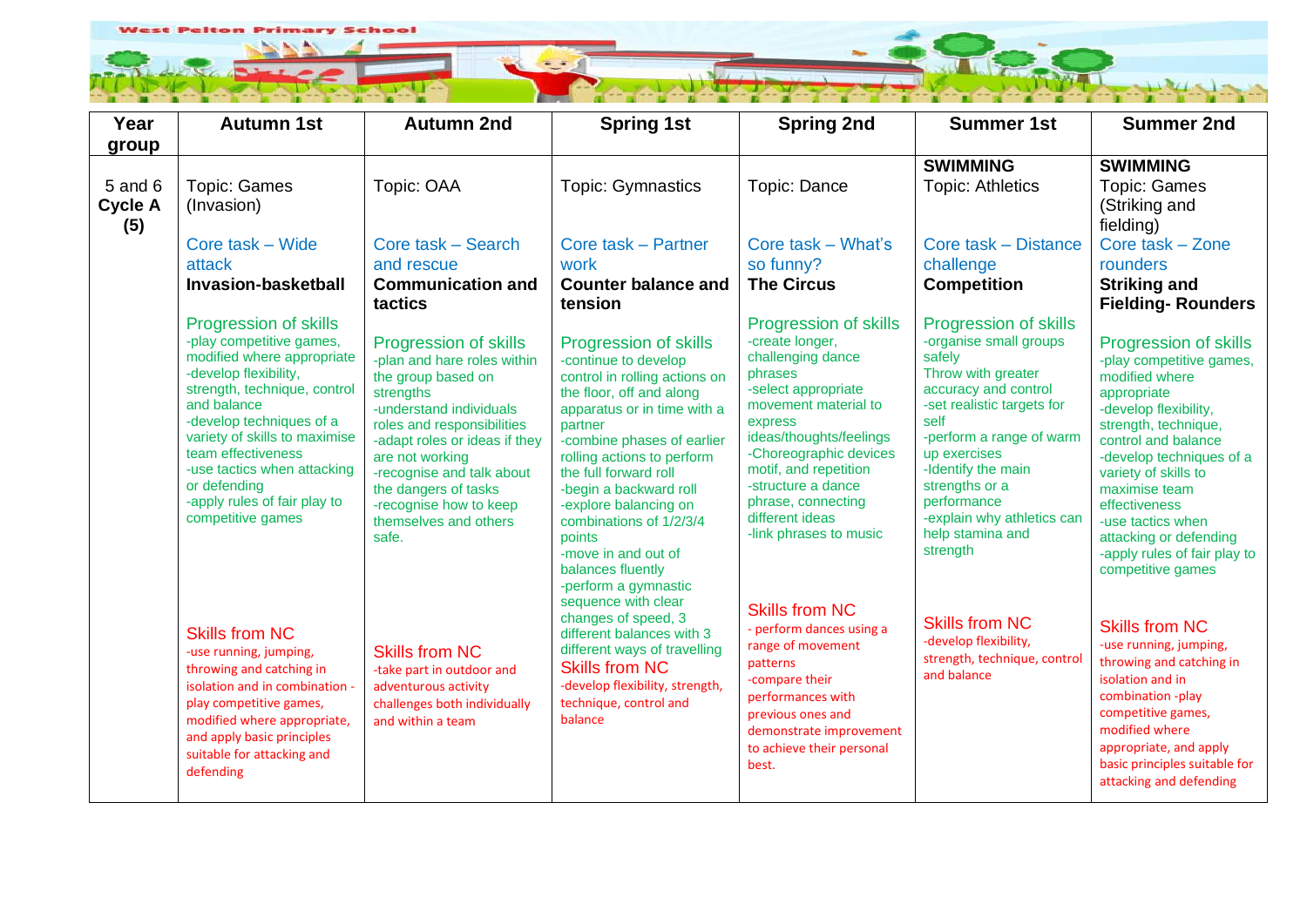

| Year           | <b>Autumn 1st</b>                                        | <b>Autumn 2nd</b>                                           | <b>Spring 1st</b>                                         | <b>Spring 2nd</b>                           | <b>Summer 1st</b>                                      | <b>Summer 2nd</b>                                 |
|----------------|----------------------------------------------------------|-------------------------------------------------------------|-----------------------------------------------------------|---------------------------------------------|--------------------------------------------------------|---------------------------------------------------|
| group          |                                                          |                                                             |                                                           |                                             |                                                        |                                                   |
|                |                                                          |                                                             |                                                           |                                             | <b>SWIMMING</b>                                        | <b>SWIMMING</b>                                   |
| 5 and 6        | <b>Topic: Games</b>                                      | Topic: OAA                                                  | <b>Topic: Gymnastics</b>                                  | Topic: Dance                                | <b>Topic: Athletics</b>                                | <b>Topic: Games</b>                               |
| <b>Cycle B</b> | (invasion)                                               |                                                             |                                                           |                                             |                                                        | (Striking and                                     |
| (6)            |                                                          |                                                             |                                                           |                                             |                                                        | fielding)                                         |
|                | Core task - Grid                                         | Core task – Crystal                                         | Core task - Acrobatic                                     | Core task - Making                          | Core task $-$                                          | Core task - Cricket                               |
|                | rugby                                                    | star challenge                                              | gymnastics                                                | the grade                                   | Developing athletes                                    | <b>Durham</b>                                     |
|                | <b>Invasion-Tag rugby</b>                                | <b>Problem solving</b>                                      | <b>Matching and</b>                                       | <b>Carnival</b>                             | Running                                                | <b>Striking and</b>                               |
|                |                                                          |                                                             | mirroring                                                 | Progression of skills<br>-create longer,    | <b>Progression of skills</b><br>-organise small groups | fielding-Cricket                                  |
|                | <b>Progression of skills</b><br>-play competitive games, | <b>Progression of skills</b><br>-plan and hare roles within | Progression of skills<br>-continue to develop             | challenging dance                           | safely                                                 | Progression of skills<br>-play competitive games, |
|                | modified where appropriate                               | the group based on                                          | control in rolling actions on                             | phrases                                     | Throw with greater                                     | modified where                                    |
|                | -develop flexibility,                                    | strengths                                                   | the floor, off and along                                  | -select appropriate<br>movement material to | accuracy and control<br>-set realistic targets for     | appropriate                                       |
|                | strength, technique, control<br>and balance              | -understand individuals<br>roles and responsibilities       | apparatus or in time with a<br>partner                    | express                                     | self                                                   | -develop flexibility,<br>strength, technique,     |
|                | -develop techniques of a                                 | -adapt roles or ideas if they                               | -combine phases of earlier                                | ideas/thoughts/feelings                     | -perform a range of warm                               | control and balance                               |
|                | variety of skills to maximise                            | are not working                                             | rolling actions to perform                                | -Choreographic devices                      | up exercises                                           | -develop techniques of a                          |
|                | team effectiveness<br>-use tactics when attacking        | -recognise and talk about<br>the dangers of tasks           | the full forward roll<br>-begin a backward roll           | motif, and repetition<br>-structure a dance | -Identify the main<br>strengths or a                   | variety of skills to<br>maximise team             |
|                | or defending                                             | -recognise how to keep                                      | -explore balancing on                                     | phrase, connecting                          | performance                                            | effectiveness                                     |
|                | -apply rules of fair play to                             | themselves and others                                       | combinations of 1/2/3/4                                   | different ideas                             | -explain why athletics can                             | -use tactics when                                 |
|                | competitive games                                        | safe.                                                       | points                                                    | -link phrases to music                      | help stamina and<br>strength                           | attacking or defending                            |
|                |                                                          |                                                             | -move in and out of<br>balances fluently                  |                                             |                                                        | -apply rules of fair play to<br>competitive games |
|                |                                                          |                                                             | -perform a gymnastic                                      |                                             |                                                        |                                                   |
|                |                                                          |                                                             | sequence with clear                                       |                                             |                                                        |                                                   |
|                |                                                          |                                                             | changes of speed, 3                                       | <b>Skills from NC</b>                       |                                                        |                                                   |
|                |                                                          |                                                             | different balances with 3<br>different ways of travelling | - perform dances using a                    | <b>Skills from NC</b>                                  | <b>Skills from NC</b>                             |
|                | <b>Skills from NC</b><br>-use running, jumping,          | <b>Skills from NC</b>                                       | <b>Skills from NC</b>                                     | range of movement                           | -develop flexibility,                                  | -use running, jumping,                            |
|                | throwing and catching in                                 | -take part in outdoor and                                   | -develop flexibility, strength,                           | patterns                                    | strength, technique, control                           | throwing and catching in                          |
|                | isolation and in combination -                           | adventurous activity                                        | technique, control and                                    | -compare their                              | and balance                                            | isolation and in                                  |
|                | play competitive games,                                  | challenges both individually                                | balance                                                   | performances with<br>previous ones and      |                                                        | combination -play<br>competitive games,           |
|                | modified where appropriate,                              | and within a team                                           |                                                           | demonstrate improvement                     |                                                        | modified where                                    |
|                | and apply basic principles<br>suitable for attacking and |                                                             |                                                           | to achieve their personal                   |                                                        | appropriate, and apply                            |
|                | defending                                                |                                                             |                                                           | best.                                       |                                                        | basic principles suitable for                     |
|                |                                                          |                                                             |                                                           |                                             |                                                        | attacking and defending                           |